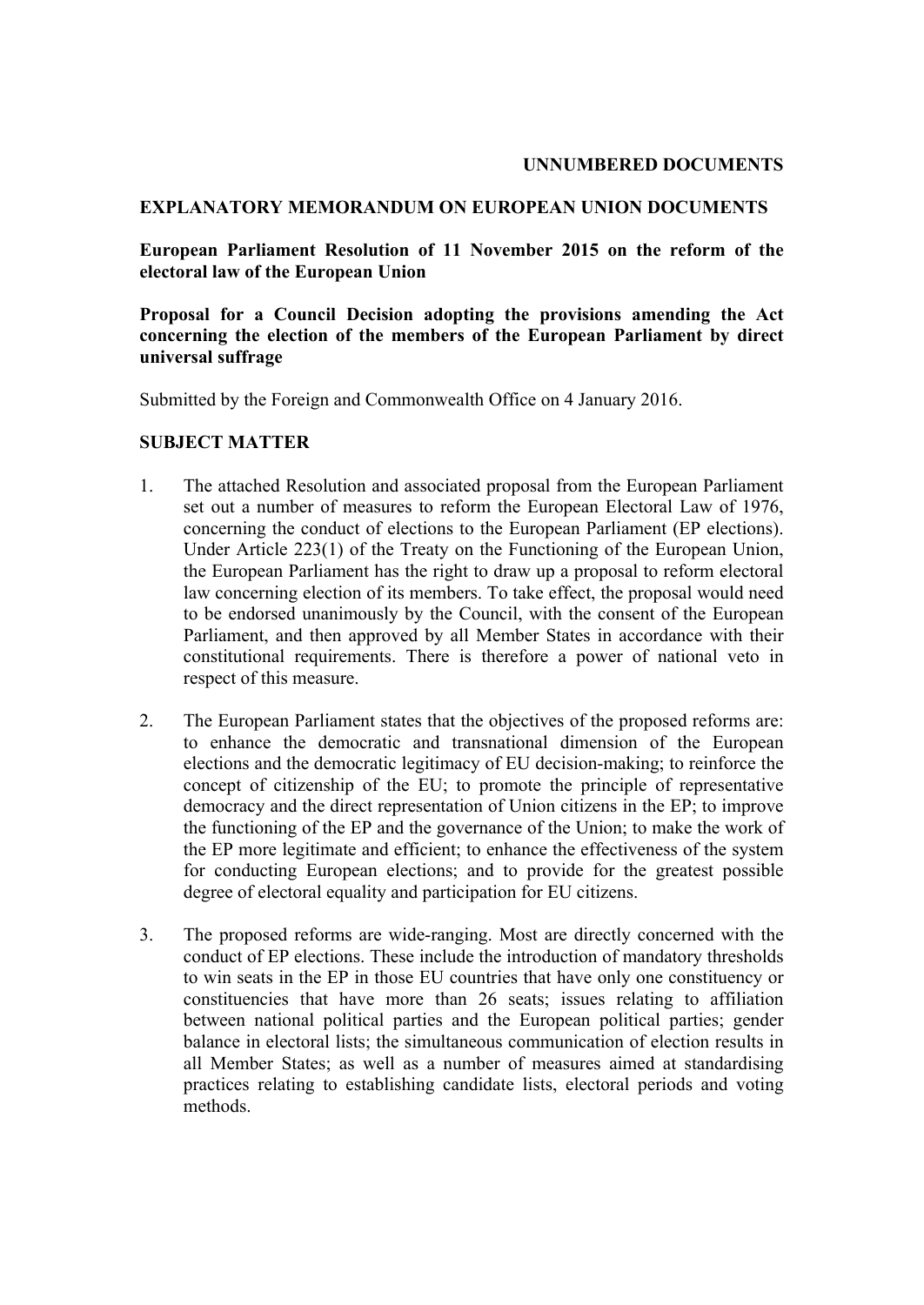- 4. In addition to those proposals relating to the conduct of elections, there are four further proposals. Two of these are concerned with the method used for proposing the candidate for the President of the European Commission. The EP is proposing that EP elections should be contested with formal EU-wide lead candidates for the Commission Presidency; and that a transnational constituency be established for the selection of these candidates.
- 5. There is also a proposal to replace unanimity with qualified majority voting for some Council decisions relating to the Electoral Act. Finally, the proposal seeks to establish that the office of Member of the European Parliament be incompatible with other roles, including that of a member of a regional parliament or assembly vested with legislative powers.
- 6. It should be noted that a number of measures in the attached Resolution, such as the recommendation that Member States should consider ways to harmonise the minimum voting age at 16, and move towards a common voting day, are not the subject of legislative proposals in the draft Council Decision.

# **SCRUTINY HISTORY**

- 7. These are new documents and have therefore not been subject to Parliamentary Scrutiny before.
- 8. An Explanatory Memorandum on the Communication from the Commission to the European Parliament, the Council, the European Economic and Social Committee and the Committee of the Regions - Preparing for the 2014 European elections: Further enhancing their democratic and efficient conduct and the Commission Recommendation of 12 March 2013 on enhancing the democratic and efficient conduct of the elections to the European Parliament was submitted for Parliamentary Scrutiny on 17 April 2013. The House of Commons European Scrutiny Committee cleared the documents as "legally and politically important" after a debate on the Floor of the House on 18 June 2013 (ESC 34797 & 34798, Session 2013/14). The House of Lords Select Committee on the European Union cleared the documents on 22 May 2013 after referral to Sub-Committee E.

#### **MINISTERIAL RESPONSIBILITY**

9. The Secretary of State for Foreign and Commonwealth Affairs is the Minister with overall responsibility for UK policy on the EU. The Cabinet Office has responsibility for electoral policy and legislation relating to elections in the UK.

# **INTEREST OF THE DEVOLVED ADMINISTRATIONS**

10. The UK's Foreign Affairs policy is a reserved matter under the UK's devolution settlements.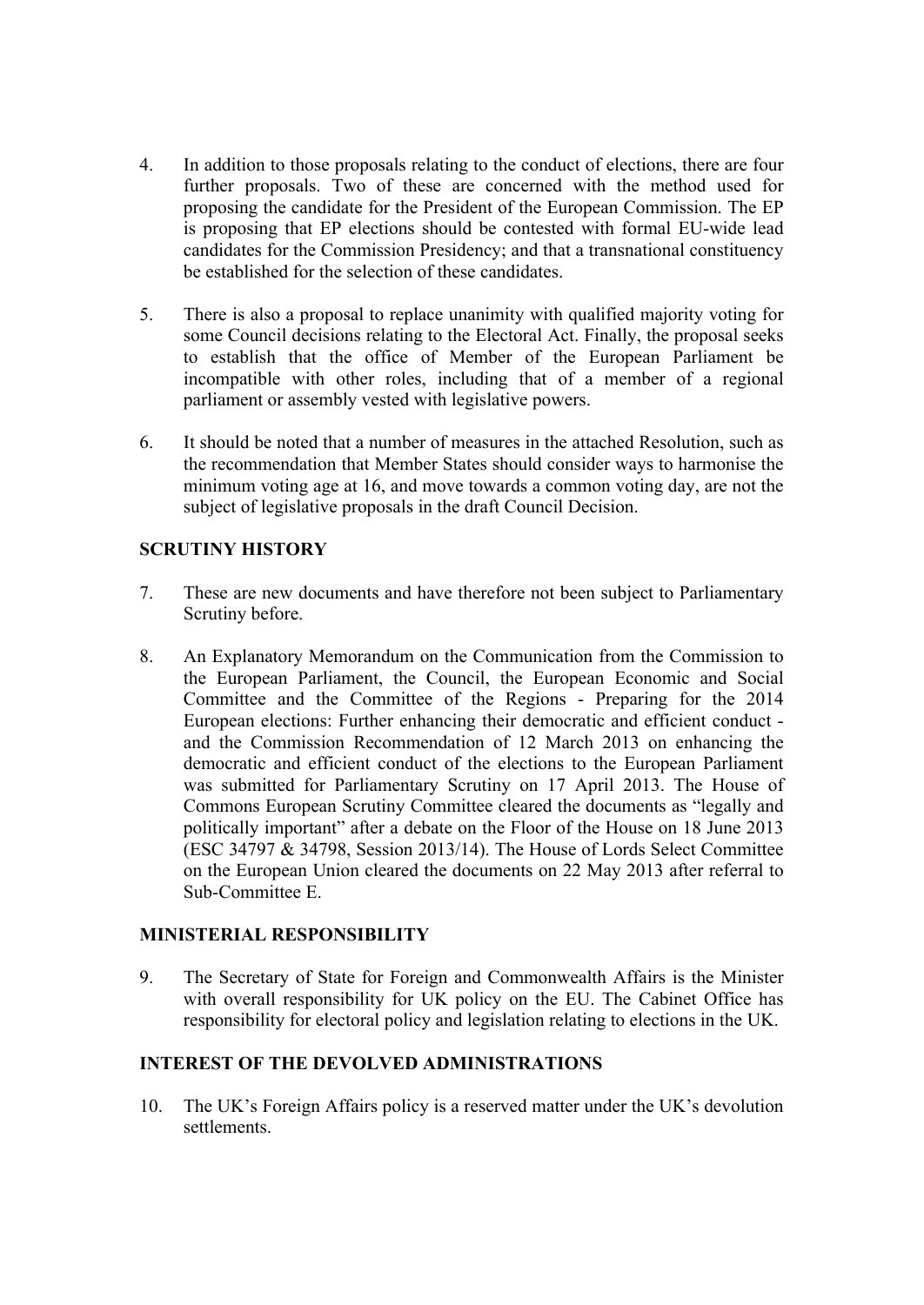The devolved administrations have been consulted in the preparation of this EM, and will continue to be consulted on the proposals as the Government position on this develops.

## **LEGAL AND PROCEDURAL ISSUES**

- 11. Legal Basis: Article 223(1) of the Treaty on the Functioning of the European Union. However, the EP's proposals concerning election of the President of the Commission and on implementing measures do not appear to be in accordance with this competence.
- 12. Voting Procedures: The Council acting unanimously in accordance with a special legislative procedure and after obtaining the consent of the European Parliament, which shall act by a majority of its component Members.
- 13. Impact on UK Law: The proposals if adopted would be likely to require amendment to UK domestic legislation, the extent of which would depend on the precise nature of any agreed proposed changes.
- 14. Application to Gibraltar: Yes.
- 15. Fundamental rights analysis: No fundamental rights issues apply.

# **APPLICATION TO THE EUROPEAN ECONOMIC AREA**

16. None.

#### **SUBSIDIARITY**

17. The Government considers that this proposal raises subsidiarity concerns. Member States have competence in how they administer their elections, including deciding procedures to administer European parliamentary elections at national level, provided they comply with the 1976 Act and do not affect the essentially proportional nature of the voting system. Such an approach permits, where appropriate, consistency with other elections, such as those to national or regional parliaments or assemblies. Some of the proposals seek to achieve uniformity of practice across Member States on matters that the Government considers should be decided at a national level.

#### **POLICY IMPLICATIONS**

18. It is important to note that the proposals will require unanimity from Member States (in the Council) in order to progress. The Government will look at the proposals carefully. Consideration of them is at an early stage, though the Government's initial view is that it is not persuaded of the merits of many of the proposals and does not consider that they would achieve the European Parliament's stated objectives.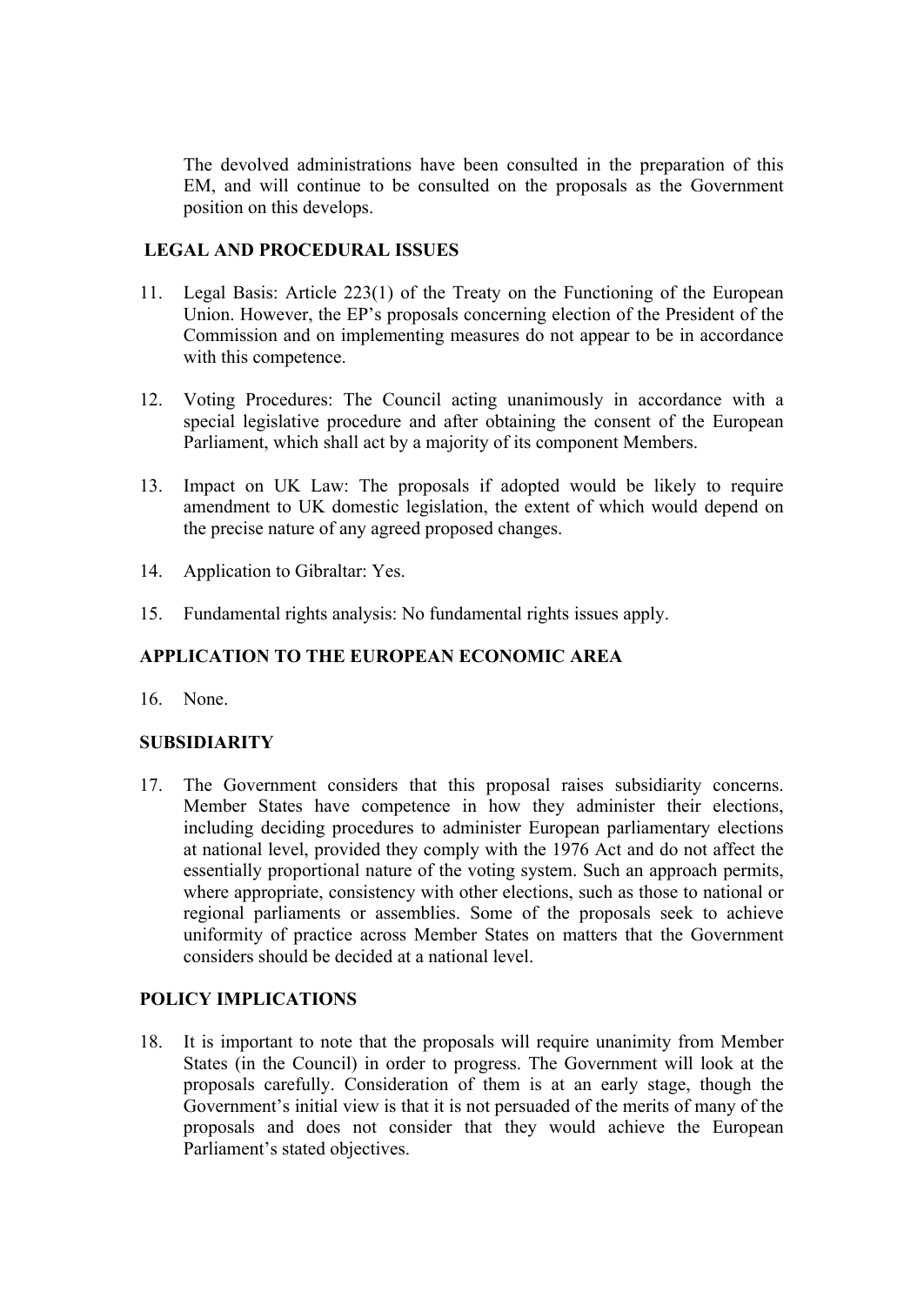A number of the proposals lack clarity and the Government, will therefore, be seeking further clarification as to what is intended.

*Current arrangements for the election of UK Members of the European Parliament*

19. Elections to the European Parliament are currently held every 5 years. For European Parliamentary elections, the UK is divided into 12 electoral regions: 9 in England (one of which includes Gibraltar) and the 3 regions of Wales, Scotland and Northern Ireland. The UK's MEP seats (there are currently 73 seats) are allocated across the regions in accordance with criteria set out in the European Parliament (Representation) Act 2003 which provides that each region has at least 3 MEP seats and, subject to this, MEP seats are allocated in proportion to the number of electors in each region. Since 1999, elections to the European Parliament in Great Britain have been held using the Closed List proportional representation system, and in Northern Ireland using the Single Transferable Vote (STV) system.

*The introduction of an obligatory threshold ranging between 3% and 5% for candidates to be elected*

- 20. Article 2 of the current Act permits Member States to establish constituencies for elections to the European Parliament. As described above, the UK has 12 such constituencies (or "electoral regions"). The European Parliament has proposed that for constituencies (and also for single-constituency Member States), in which use the list system is used and which comprise more than 26 seats, Member States must set a threshold for the allocation of seats which may not be lower than 3 per cent nor exceed 5 per cent of the votes cast in the constituency (or the single-constituency Member State) concerned. This proposal may stem from concerns that it is currently possible for extreme parties to win EP seats on a small share of the vote.
- 21. The UK does not have provision for thresholds at any of its statutory elections, and in principle does not support them as they can be seen as undemocratic, though it is recognised that in reality a party or candidate will need to secure a certain level of support in order to be elected.
- 22. However, the UK would not fall within the scope of the proposal as drafted. This is because each of the UK's 12 electoral regions has fewer than 26 seats. Currently, the UK electoral region that returns the most MEPs is the South East region, which has 10 MEPs. It is unlikely that under the existing provisions for allocating UK MEPs seats any region will ever have more than 26 seats. This means that ultimately this proposal would not be relevant in the UK.
- 23. However, there is currently no provision for thresholds at statutory elections in the UK, and adopting the principle of a mandatory threshold for a statutory election would be a significant change for the UK. The Government will therefore wish to consider the proposal very carefully.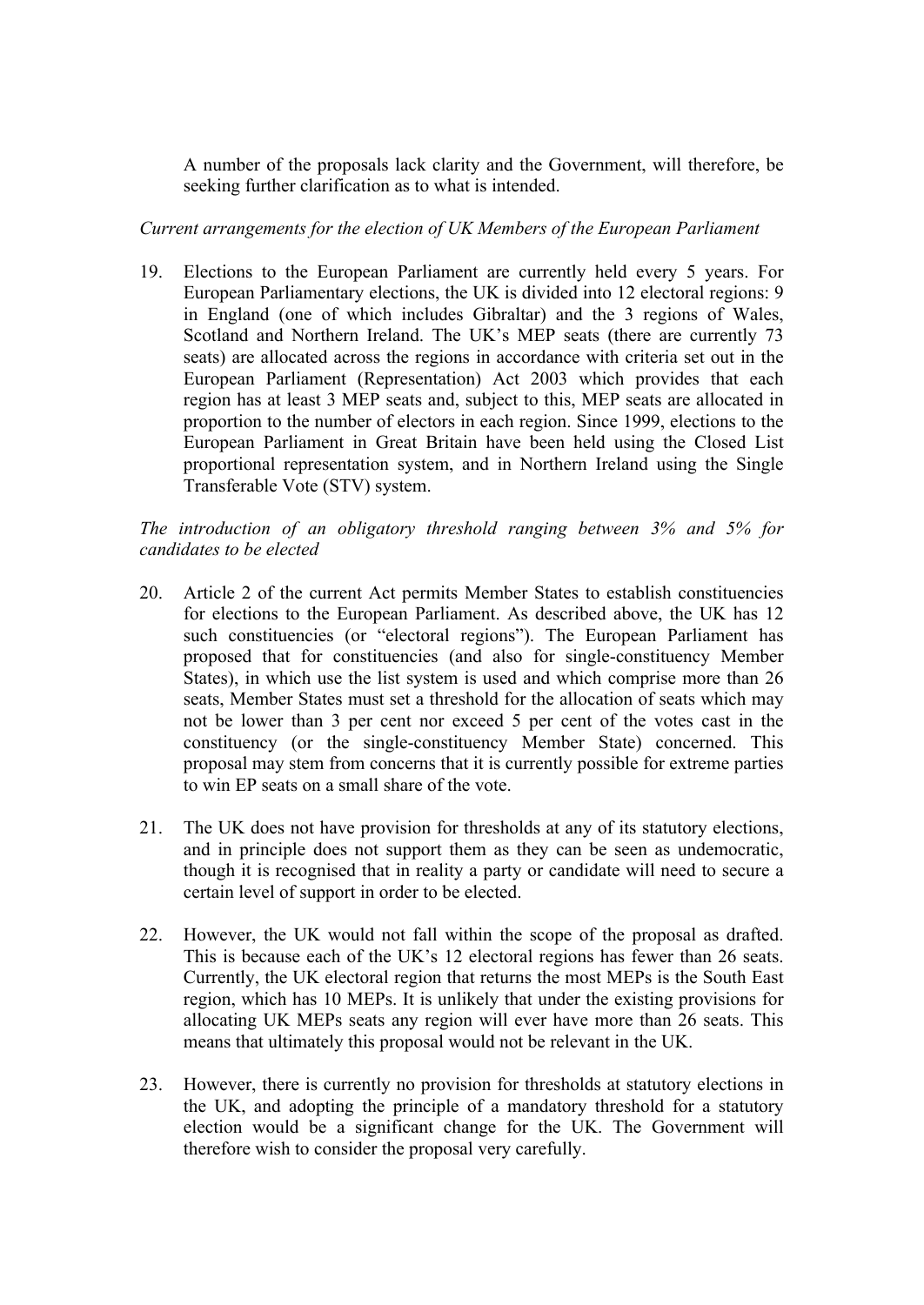## *Common deadline for establishment of lists of candidates*

- 24. The European Parliament has proposed that a common deadline is set across Member States for the establishment of the lists of candidates standing for election. It is proposed that this is at least 12 weeks prior to the beginning of the period (from Thursday to Sunday) that polling occurs in Member States. At present, the deadline for parties and candidates to submit their nomination papers (in order to stand at the election) may vary across Member States.
- 25. In the UK, parties and candidates wishing to stand at a European election may submit their nomination papers within a window starting from the publication of the notice of election (which must be done no later than 25 working days before polling day) and ending at 4pm on the 19th working day before polling day.
- 26. Clearly, the proposal would be a significant change to the nomination process. The UK Government would be concerned that having an earlier deadline for nominations could present potential difficulties for parties and individuals wishing to stand for election if they did not have the necessary nomination papers ready by the earlier date. Political parties in the UK may not favour having to submit their papers so far before polling day and it is not clear whether the proposal would have support among UK political parties.
- 27. The proposal if implemented for European elections would mean that the nomination process for these elections would differ from that at other polls (where we would not wish to make such a change). This could create issues; in particular, it could make it more complex to combine European elections with other polls, such as local elections, which has generally been considered to have had a positive impact on voter turnout at these polls. The Government has been seeking to align timings at elections generally and this proposal would be a departure from that policy.

*Common deadline for establishment of electoral register* 

- 28. The European Parliament has proposed that a common deadline of 8 weeks before polling can first begin at the elections is set across Member States for the establishment of the lists of electors who will be eligible to vote at the elections.
- 29. The current deadline for registering to vote at UK elections, including European elections, is 12 working days before polling day. We would not favour moving the current registration deadline, as is proposed, as this would restrict participation at polls and may prevent eligible persons who, for example, may have recently moved, from registering to vote in the run up to the poll. There is also provision for late alterations to be made to the register in certain circumstances. It would appear that under the proposal such alterations would also be prevented given that it requires the finalisation of the register 8 weeks before polling can first begin.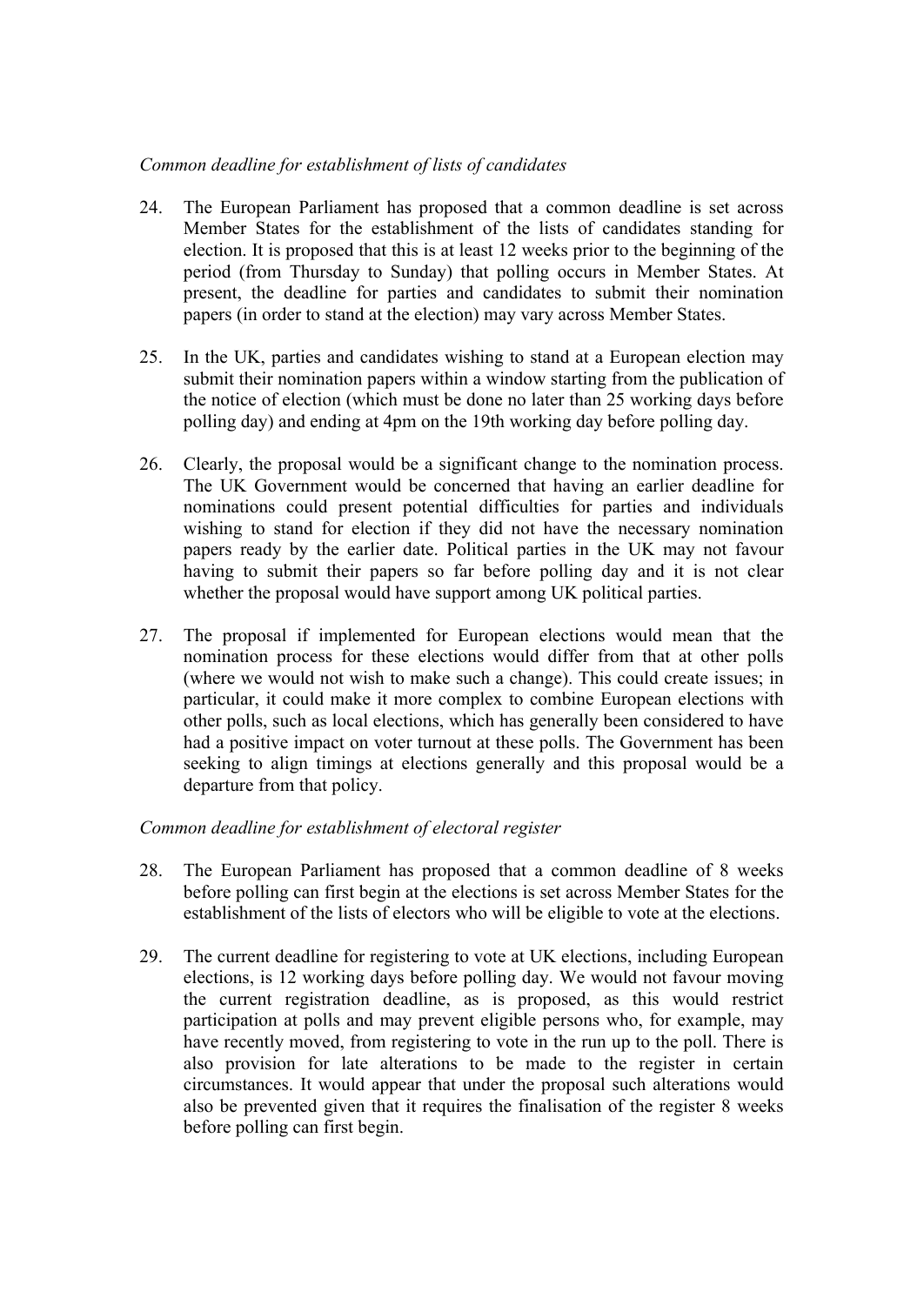- 30. A concern seems to be that political parties should be aware of the persons who will be able to vote at the upcoming poll. It is relevant that in the UK, political parties may be supplied with the electoral register, including monthly updates, at any time for electoral purposes and therefore in practice parties, if they wish, may have access to the register 12 weeks before polling day.
- 31. Again, the proposal if adopted for European elections could create complexities with the combination of European elections with other polls as well as disadvantage persons who wish to register to vote in the run up to the poll. Such a change for European elections could prove to be unhelpful to electors and levels of participation in elections to the European Parliament.

## *Selection of candidates by political parties*

- 32. The European Parliament has proposed that political parties participating in European elections should ensure that their procedures for selecting their candidates for those elections are democratic and transparent. Also, that the list of candidates for European elections should ensure gender equality. The Government notes that these proposals are aimed at enhancing trust in European elections and improving democratic representation in the European Parliament. The Government believes that democratic institutions make the best decisions when they have a mix of people with different skills, backgrounds and experiences, from across the country and we must ensure that women are better represented across all walks of life.
- 33. The Government does not consider that legal quotas are the best way to affect change. The European Parliament's proposals may therefore not be the appropriate way to proceed on these matters though we will wish to consider them carefully.

# *The affiliation between national parties and European political parties*

- 34. The European Parliament has proposed that the ballot papers used in European elections should give equal visibility to the names and logos of national parties and to those of European political parties. Also, national parties should refer in their campaign material to the manifesto of the European political party, if any, to which the national party is affiliated.
- 35. Political parties can already indicate their affiliation with European parties, should they wish to. At European elections, there is nothing within UK domestic law which would prevent a national political party from making known its affiliation with a European political party, during the course of its election campaign.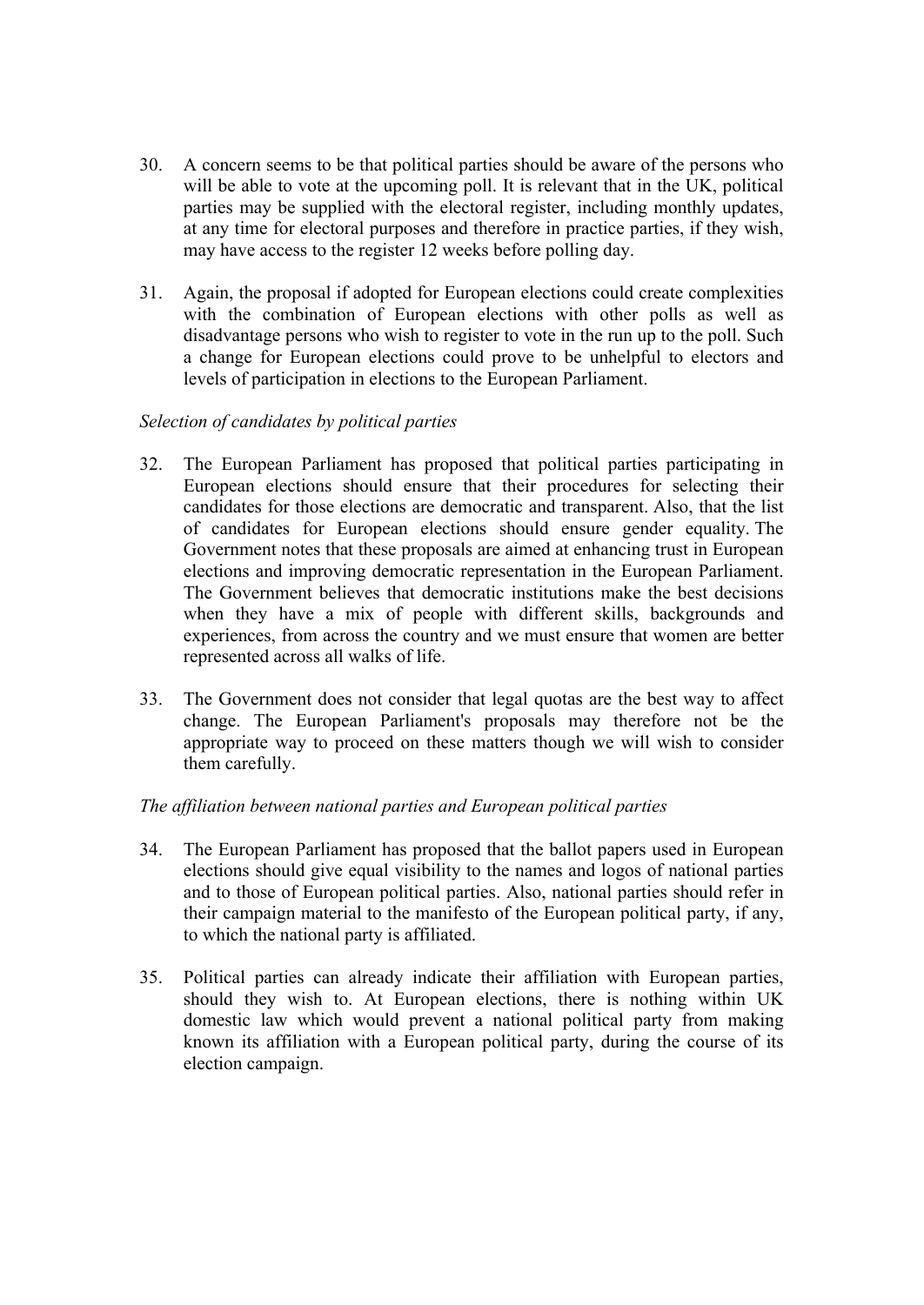36. Political parties standing at UK elections may register with the Electoral Commission up to 12 descriptions and up to 3 emblems, which may be used on ballot papers at elections - a description and an emblem may appear alongside the name of the party on the ballot paper at a European election. A party could therefore register with the Electoral Commission a description and an emblem that show its affiliation with a European party (providing they met the requirements in electoral law) and these details could appear on the ballot paper at a European election.

## *Posting of electoral materials to voters*

- 37. The European Parliament has proposed that the rules concerning the posting of electoral materials to voters in European elections should be the same as those applied for national, regional and local elections in the Member State concerned.
- 38. This would appear to concern the provision of information to voters about parties and candidates standing at European elections. The Government recognises the point being made, though there may be differences between the position at national, regional and local elections within Member States, and it would not be straightforward to mandate the position in the terms of the proposal.

#### *Use of electronic voting and postal voting*

- 39. The European Parliament has proposed that Member States adopt electronic and internet voting at European elections in order to make the conduct of the elections more efficient and more appealing to voters. Postal voting should also be available.
- 40. We recognise that the European Parliament is seeking to encourage participation at European elections. At UK elections, electors (including eligible UK citizens living abroad) are already able to vote by post. To make online voting available for elections sounds attractive in light of current advances in IT. However, there are concerns that electronic voting is not sufficiently transparent or secure. The selection of elected representatives is regarded as requiring the highest possible level of test and, at present, there are concerns that electronic voting, by any means, is not seen by many to be sufficiently rigorous and could potentially be vulnerable to attack or fraud.
- 41. In addition, the cost of introducing such a system would be substantial. Public support for such measures is still far from universal and traditional means of voting (such as polling stations and postal voting) remain popular with the electorate. Therefore, any means of electronic voting would have to be introduced as an additional voting channel. Even if proven to be sufficiently robust, such a move would require careful consideration given the current economic climate.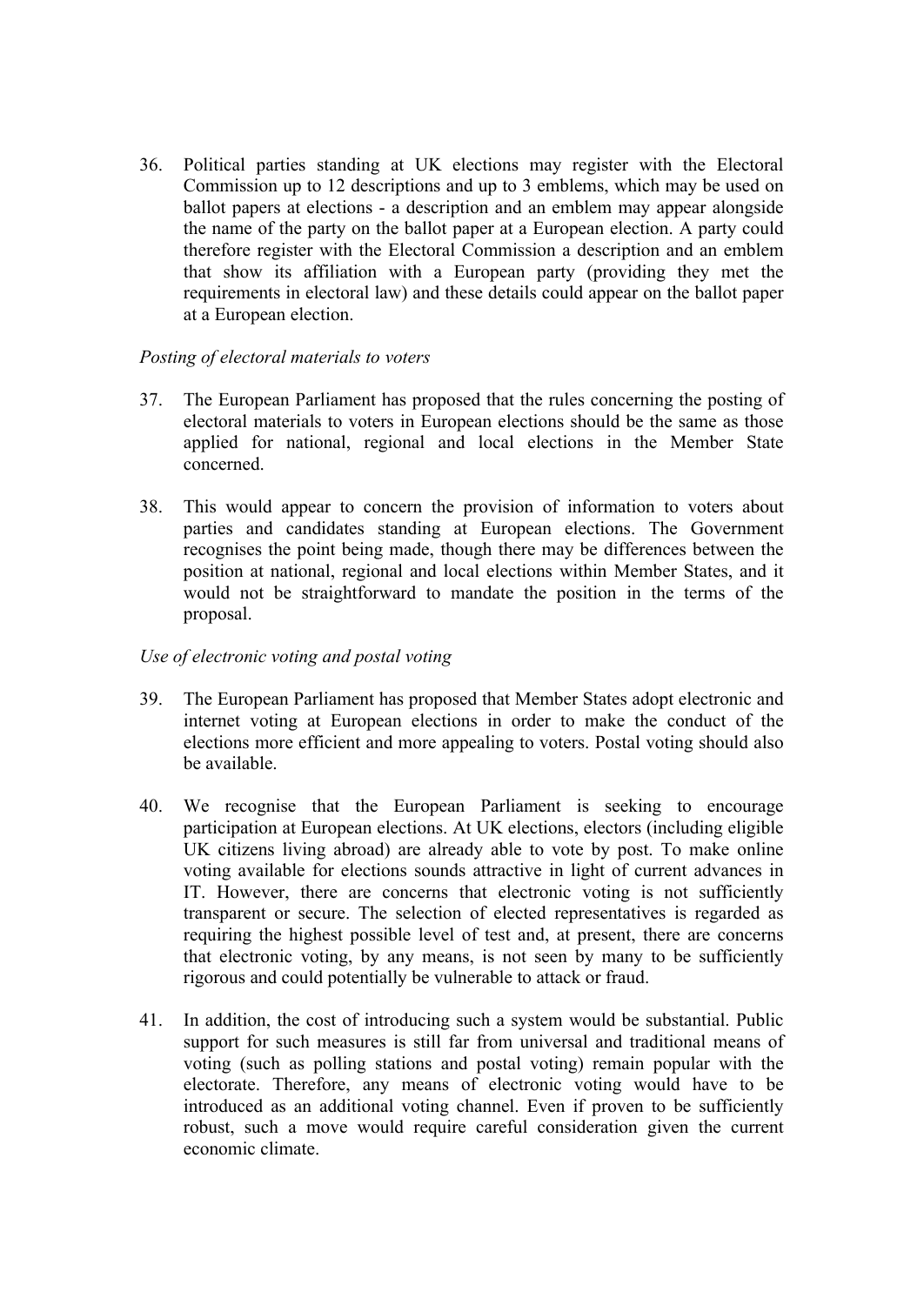The experience of the referendum on Scottish independence shows that if people are engaged in the democratic process they will turn out to vote using the existing mechanisms. Because of continuing concerns about the integrity of electronic voting systems, the UK Government has no plans to introduce such a system for UK elections.

# *Eligibility to be an MEP*

- 42. The European Parliament has proposed that the office of MEP should be incompatible with that of member of a regional parliament or assembly vested with legislative powers. EU law currently prevents members of national parliaments from holding the office of MEP. The UK Government would wish to consider the proposal further in light of the potential impact it may have on membership of the devolved bodies in the UK.
- 43. Given the different types of elected bodies that exist at a sub-national level across Member States and the range of powers that they have, it would be important to ensure that any change resulting from this proposal is clearly drafted to ensure there is certainty and clarity on the issue. This may be a matter that would be more appropriate for individual Member States to decide.

## *EU citizens overseas*

- 44. The European Parliament proposes that all EU citizens, including those living or working in a third country should be able to vote in European Parliamentary elections. Member States would be required to take the necessary measures to ensure the exercise of this right.
- 45. This seems to concern the position of citizens of a Member State who do not reside in their 'home' State. Currently, UK law provides that British citizens living overseas (whether in another Member State or otherwise) may register to vote in European elections in the UK for a maximum of 15 years after they were last registered to vote in the UK. The same time limit also applies to voting in UK Parliamentary elections. British citizens living overseas who are entitled to vote in European elections in the UK may vote by post or appoint a proxy to vote on their behalf at these elections.
- 46. As set out in its manifesto, the Government is committed to scrapping the rule that bars British citizens who have lived abroad for more than 15 years from voting and will introduce standalone legislation to deliver this as a permanent change in due course. Citizens of other EU Member States who are resident in the UK can register to vote in European elections in the UK in the same way as British citizens.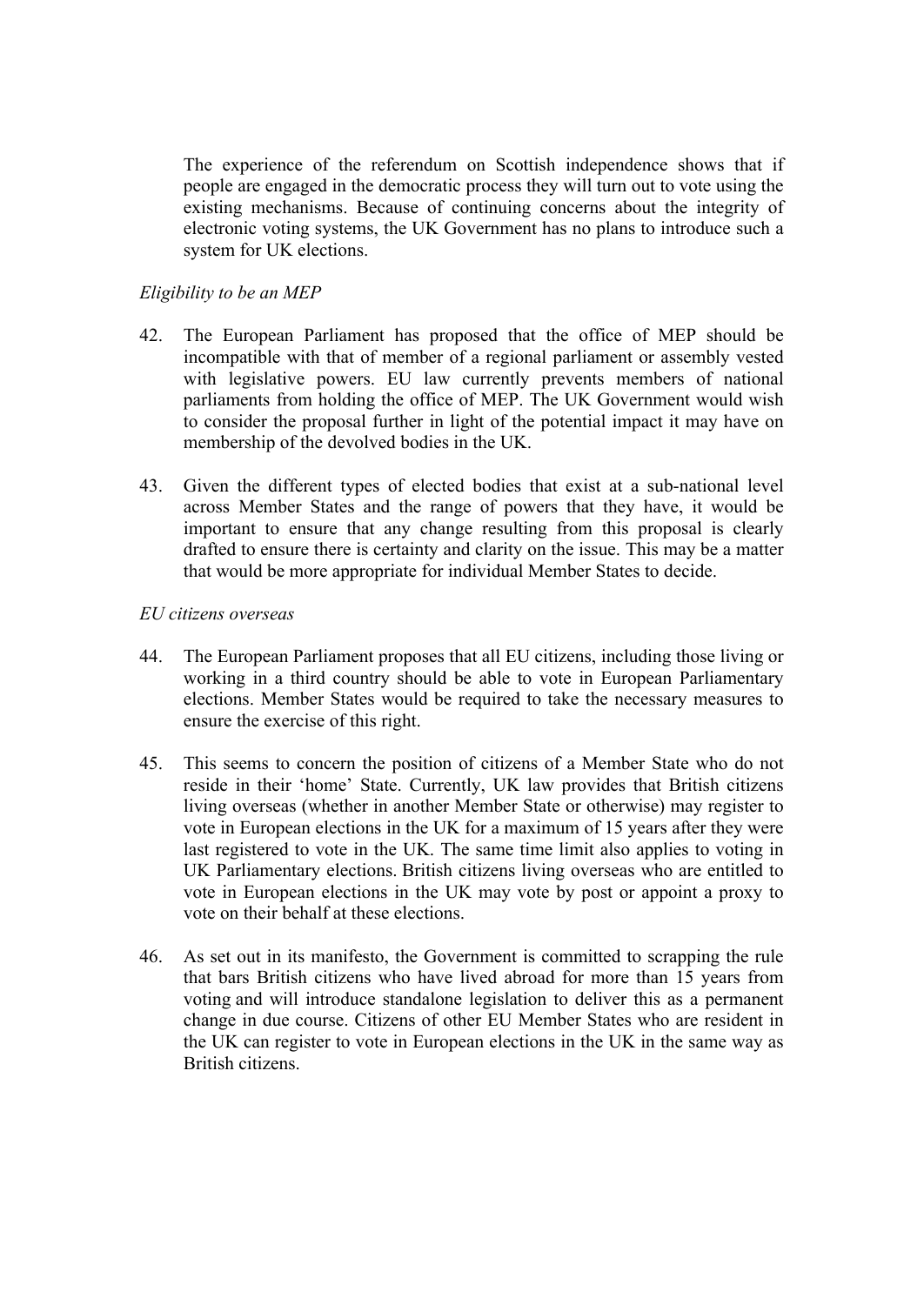### *Exchange of data on voters*

47. The European Parliament has made proposals relating to the exchange of data on voters under Directive 93/109/EC on the right to vote and stand as a candidate in elections to the EP for EU citizens residing in a Member State of which they are not nationals. In particular, it is proposed to set a common deadline for the exchange of data between Member States. The Government has concerns about the practicalities of the existing process which has not proved workable in practice. The Government will consider whether the European Parliament's proposals would improve the current system.

# *Voting and declaration of results*

- 48. The European Parliament proposes that voting at European elections will continue to take place across Member States within a period of four days (from Thursday to Sunday), with each Member State fixing the date (or dates) and times for voting in their poll within that period, though voting should end by 2100 hours CET on the Sunday.
- 49. It is also proposed that, as now, Member States shall not officially make public their results until polling has closed in all Member States. Also, first official projections of the results should be communicated simultaneously in all Member States following the close of voting. Prior to this, exit poll-based forecasts should not be published.
- 50. UK electoral law governing the conduct of European Parliamentary elections in effect provides, in accordance with existing EU law, that UK results cannot be published until polls have closed in all Member States. UK law also prohibits the publication of exit polls until voting has ended across the EU.
- 51. It is proposed that the counting of postal votes may only begin in all Member States once the polls have closed in all Member States. In the UK, the verification and counting of postal votes is organised so that these stages will commence before the close of polling in all Member States and are completed after that time. Should these processes finish at an earlier point, UK law prevents results from being published until polls have closed in all Member States.
- 52. We agree that no indication of the result, final or projected, should go out before voting has ended in all Member States.

# *Voting Day*

53. It is envisaged that European elections continue to be held across Member States every 5 years though it is proposed that in future the European Parliament, after consulting the Council will determine the electoral period for voting and will do so at least one year before the end of the existing 5 year term.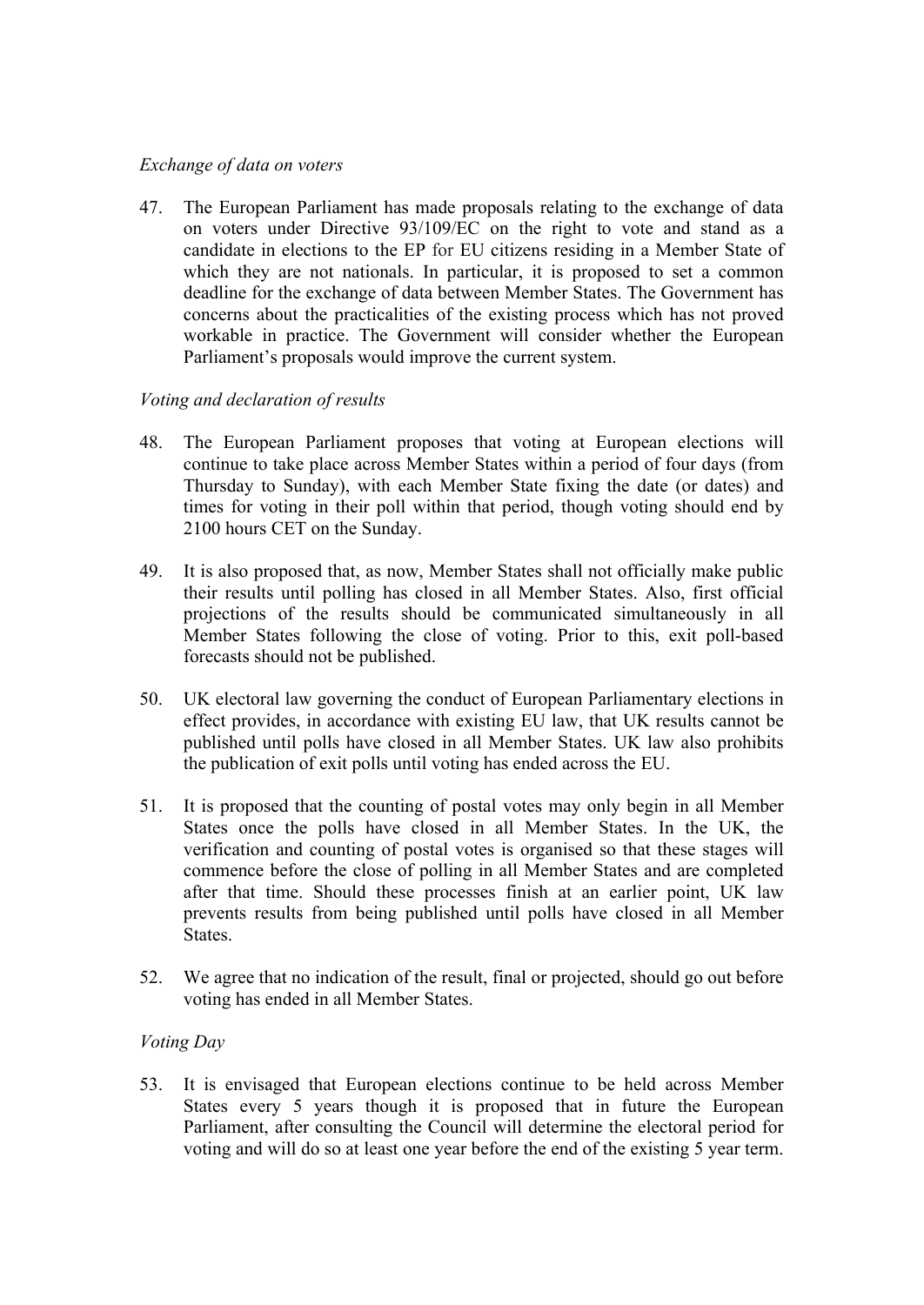The UK has a long tradition of Thursday elections, and the UK Government welcomes that the European Parliament respects electoral diversity across Member States on this issue.

54. The period in which the elections are held is determined by EU law which provides that Council can move the date up to two months before or one month after the period fixed for voting, if all Member States agree, and after consulting the European Parliament. On the basis of this provision, the date of European elections has previously been changed; most recently the 2014 European election was moved to earlier in 2014 to avoid a clash with the Pentecost public holiday which could have affected electors' availability to vote. The UK Government would have concerns about changing the current arrangements were this to lead to elections being held in a period that might cause difficulty for some (or all) Member States.

# *The Post of President of the European Commission*

- 55. There are two proposals that seek to reinforce the legitimacy of the "Spitzenkandidaten" process for the Commission Presidency. Firstly, that the EP elections should be contested with formal EU-wide lead candidates, and secondly, that a joint constituency is established in which lists are headed by each political family's candidate for the post of President of the European Commission. It is unclear what is intended by the second of these proposals.
- 56. The UK Government's view remains that, in accordance with the Treaties, it is for the European Council composed to propose the President of the European Commission. European political parties are free to nominate candidates for Commission President, and national political parties are free to declare support for those candidates, if they so choose.
- 57. However, the Prime Minister made clear in his statement to Parliament after the June 2014 European Council that the UK Government believed that it should not be for the European Parliament to dictate the choice of candidate for the role of the President of the European Commission. The Treaties clearly set out the role the European Parliament and the European Council respectively play in the process of selecting the next Commission President.

#### *Replacing unanimity by qualified majority voting for implementing measures*

58. Replacing unanimity with qualified majority voting for measures to implement this Act would remove an important tool that the UK and other member States have to block unwanted measures. In any event it does not appear to be in accordance with the Treaties for the European Parliament to propose a voting procedure that differs from that in Article 223(1) TFEU.